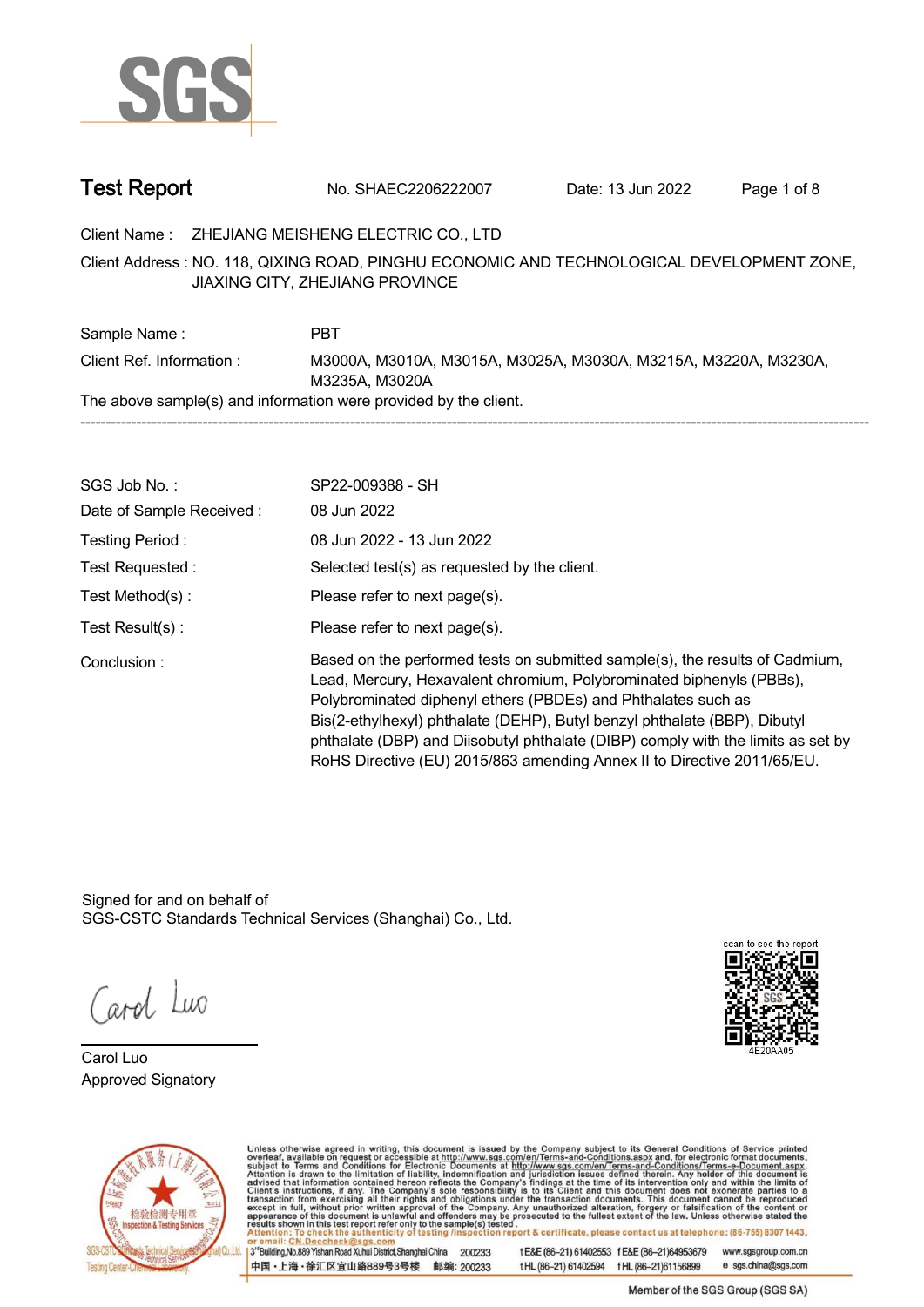

# **Test Report. No. SHAEC2206222007 . Date: 13 Jun 2022. Page 2 of 8.**

**Test Result(s) :.**

**Test Part Description : .**

| Specimen No.    | SGS Sample ID    | <b>Description</b> |  |
|-----------------|------------------|--------------------|--|
| SN <sub>1</sub> | SHA22-062220.004 | White grain        |  |

- **Remarks :.(1) 1 mg/kg = 0.0001% .**
	- **(2) MDL = Method Detection Limit .**
	- **(3) ND = Not Detected ( < MDL ) .**
	- **(4) "-" = Not Regulated .**

### **RoHS Directive (EU) 2015/863 amending Annex II to Directive 2011/65/EU.**

**Test Method :. With reference to IEC 62321-4:2013+AMD1:2017, IEC62321-5:2013, IEC62321-7-2:2017, IEC 62321-6:2015 and IEC62321-8:2017, analyzed by ICP-OES, UV-Vis and GC-MS. .**

| Test Item(s)                 | Limit | <u>Unit</u> | <b>MDL</b>               | 004       |
|------------------------------|-------|-------------|--------------------------|-----------|
| Cadmium (Cd)                 | 100   | mg/kg       | $\overline{2}$           | ND        |
| Lead (Pb)                    | 1000  | mg/kg       | $\overline{2}$           | 11        |
| Mercury (Hg)                 | 1000  | mg/kg       | $\overline{2}$           | <b>ND</b> |
| Hexavalent Chromium (Cr(VI)) | 1000  | mg/kg       | 8                        | <b>ND</b> |
| Sum of PBBs                  | 1000  | mg/kg       | $\overline{a}$           | ND.       |
| Monobromobiphenyl            |       | mg/kg       | 5                        | ND.       |
| Dibromobiphenyl              | -     | mg/kg       | 5                        | ND.       |
| Tribromobiphenyl             |       | mg/kg       | 5                        | ND.       |
| Tetrabromobiphenyl           | -     | mg/kg       | 5                        | ND        |
| Pentabromobiphenyl           |       | mg/kg       | 5                        | <b>ND</b> |
| Hexabromobiphenyl            | -     | mg/kg       | 5                        | ND.       |
| Heptabromobiphenyl           |       | mg/kg       | 5                        | <b>ND</b> |
| Octabromobiphenyl            | -     | mg/kg       | 5                        | ND        |
| Nonabromobiphenyl            |       | mg/kg       | 5                        | ND.       |
| Decabromobiphenyl            |       | mg/kg       | 5                        | ND        |
| Sum of PBDEs                 | 1000  | mg/kg       | $\overline{\phantom{a}}$ | ND.       |
| Monobromodiphenyl ether      |       | mg/kg       | 5                        | ND        |
| Dibromodiphenyl ether        | -     | mg/kg       | 5                        | ND.       |
| Tribromodiphenyl ether       | -     | mg/kg       | 5                        | <b>ND</b> |
| Tetrabromodiphenyl ether     |       | mg/kg       | 5                        | <b>ND</b> |



Unless otherwise agreed in writing, this document is issued by the Company subject to its General Conditions of Service printed overleaf, available on request or accessible at http://www.sgs.com/en/Terms-and-Conditions.asp

3<sup>rd</sup> Building, No.889 Yishan Road Xuhui District, Shanghai China 200233 中国·上海·徐汇区宜山路889号3号楼 邮编: 200233 tE&E (86-21) 61402553 fE&E (86-21)64953679 www.sgsgroup.com.cn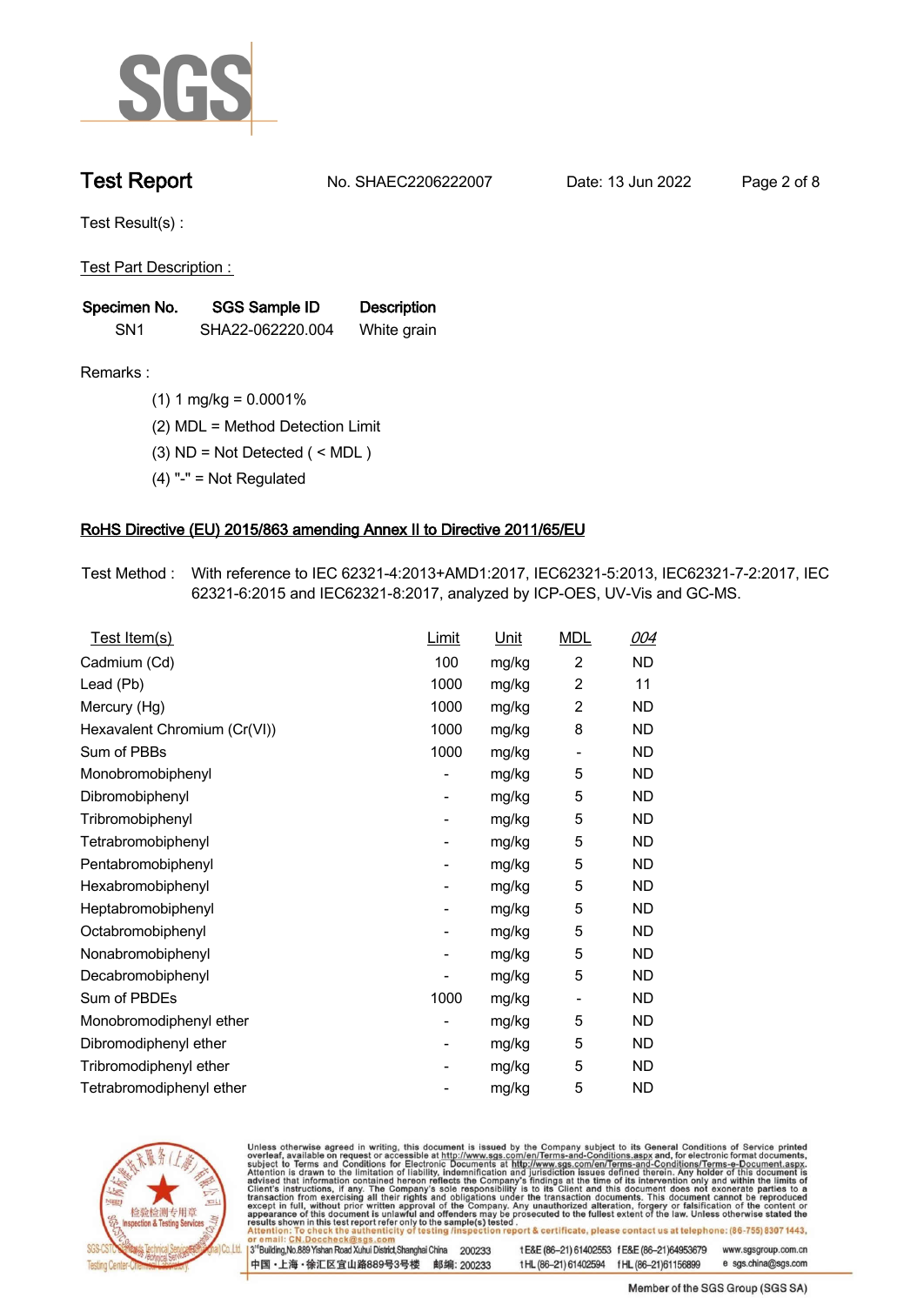

| <b>Test Report</b>                | No. SHAEC2206222007<br>Date: 13 Jun 2022 |       |            | Page 3 of 8 |  |
|-----------------------------------|------------------------------------------|-------|------------|-------------|--|
| Test Item(s)                      | <b>Limit</b>                             | Unit  | <b>MDL</b> | 004         |  |
| Pentabromodiphenyl ether          | -                                        | mg/kg | 5          | <b>ND</b>   |  |
| Hexabromodiphenyl ether           | $\overline{\phantom{a}}$                 | mg/kg | 5          | <b>ND</b>   |  |
| Heptabromodiphenyl ether          | -                                        | mg/kg | 5          | <b>ND</b>   |  |
| Octabromodiphenyl ether           | -                                        | mg/kg | 5          | <b>ND</b>   |  |
| Nonabromodiphenyl ether           | $\overline{\phantom{a}}$                 | mg/kg | 5          | <b>ND</b>   |  |
| Decabromodiphenyl ether           | $\overline{\phantom{a}}$                 | mg/kg | 5          | ND.         |  |
| Di-butyl Phthalate (DBP)          | 1000                                     | mg/kg | 50         | <b>ND</b>   |  |
| Benzyl Butyl Phthalate (BBP)      | 1000                                     | mg/kg | 50         | <b>ND</b>   |  |
| Di-2-Ethyl Hexyl Phthalate (DEHP) | 1000                                     | mg/kg | 50         | <b>ND</b>   |  |
| Diisobutyl Phthalates (DIBP)      | 1000                                     | mg/kg | 50         | ND.         |  |

**Notes :.**

- **(1) The maximum permissible limit is quoted from RoHS Directive (EU) 2015/863. IEC 62321 series is equivalent to EN 62321 series https://www.cenelec.eu/dyn/www/f?p=104:30:1742232870351101::::FSP\_ORG\_ID,FSP\_LANG\_ID: 1258637,25**
- **(2) The restriction of DEHP, BBP, DBP and DIBP shall apply to medical devices, including in vitro medical devices, and monitoring and control instruments,including industrial monitoring and control instruments, from 22 July 2021. .**

**Unless otherwise stated, the decision rule for conformity reporting is based on Binary Statement for Simple Acceptance Rule ( <sup>w</sup> =0) stated in ILAC-G8:09/2019. .**



Unless otherwise agreed in writing, this document is issued by the Company subject to its General Conditions of Service printed overleaf, available on request or accessible at http://www.sgs.com/en/Terms-and-Conditions.asp

3<sup>14</sup> Building, No.889 Yishan Road Xuhui District, Shanghai China 200233 中国·上海·徐汇区宜山路889号3号楼 邮编: 200233 tE&E (86-21) 61402553 fE&E (86-21)64953679 www.sgsgroup.com.cn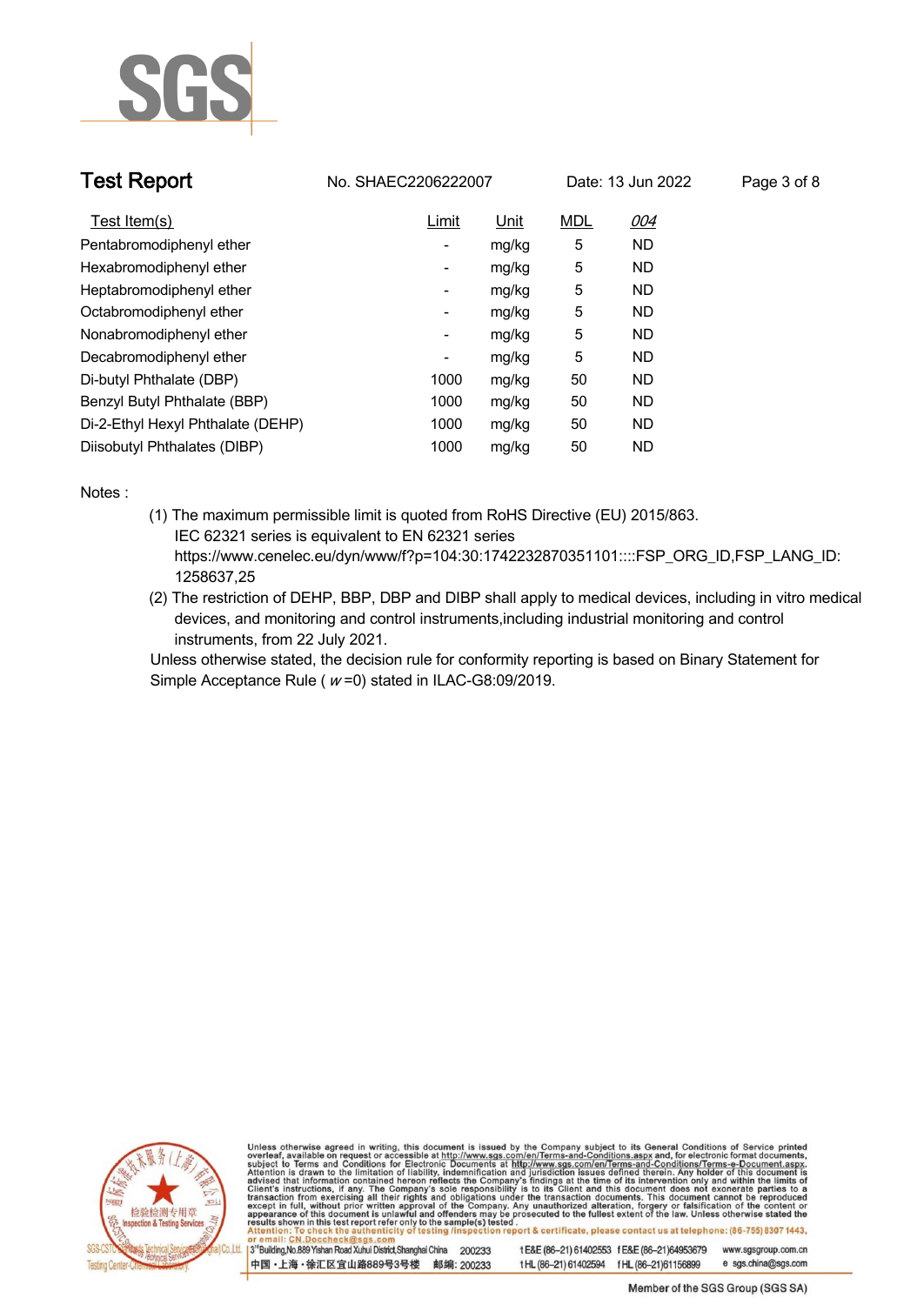

**Test Report. No. SHAEC2206222007 . Date: 13 Jun 2022. Page 4 of 8.**

# **ATTACHMENTS**

## **Elements (IEC62321) Testing Flow Chart**

1) These samples were dissolved totally by pre-conditioning method according to below flow chart.





Unless otherwise agreed in writing, this document is issued by the Company subject to its General Conditions of Service printed overleaf, available on request or accessible at http://www.sgs.com/en/Terms-and-Conditions.asp

3<sup>rd</sup> Building, No.889 Yishan Road Xuhui District, Shanghai China 200233 中国·上海·徐汇区宜山路889号3号楼 邮编: 200233 tE&E (86-21) 61402553 fE&E (86-21)64953679 www.sgsgroup.com.cn e sgs.china@sgs.com t HL (86-21) 61402594 f HL (86-21) 61156899

Member of the SGS Group (SGS SA)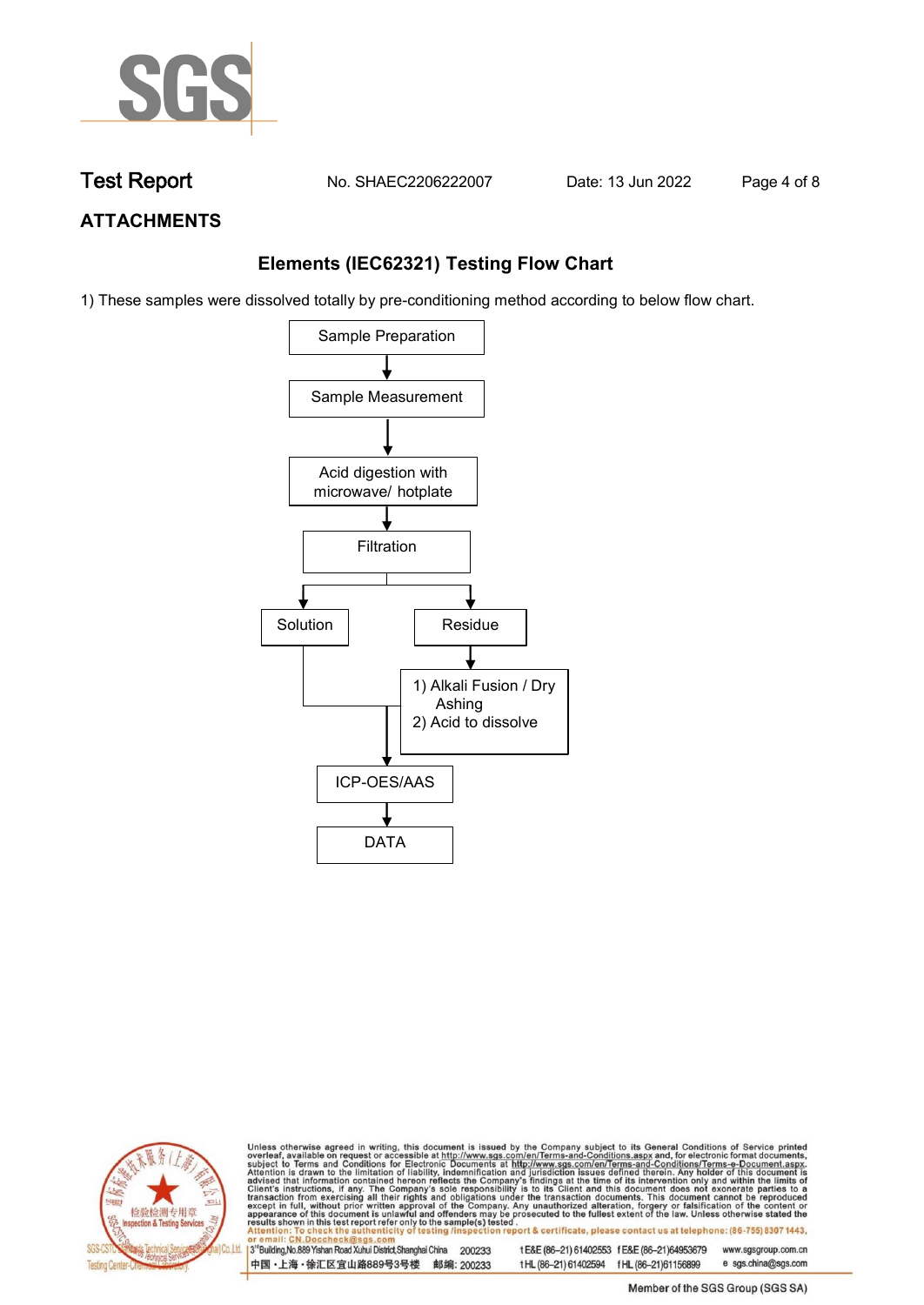

**Test Report. No. SHAEC2206222007 . Date: 13 Jun 2022. Page 5 of 8.**

### **ATTACHMENTS**

### **Hexavalent Chromium (Cr(VI)) Testing Flow Chart**





Unless otherwise agreed in writing, this document is issued by the Company subject to its General Conditions of Service printed overleaf, available on request or accessible at http://www.sgs.com/en/Terms-and-Conditions.asp

3<sup>rd</sup> Building, No.889 Yishan Road Xuhui District, Shanghai China 200233 中国·上海·徐汇区宜山路889号3号楼 邮编: 200233 tE&E (86-21) 61402553 fE&E (86-21)64953679 www.sgsgroup.com.cn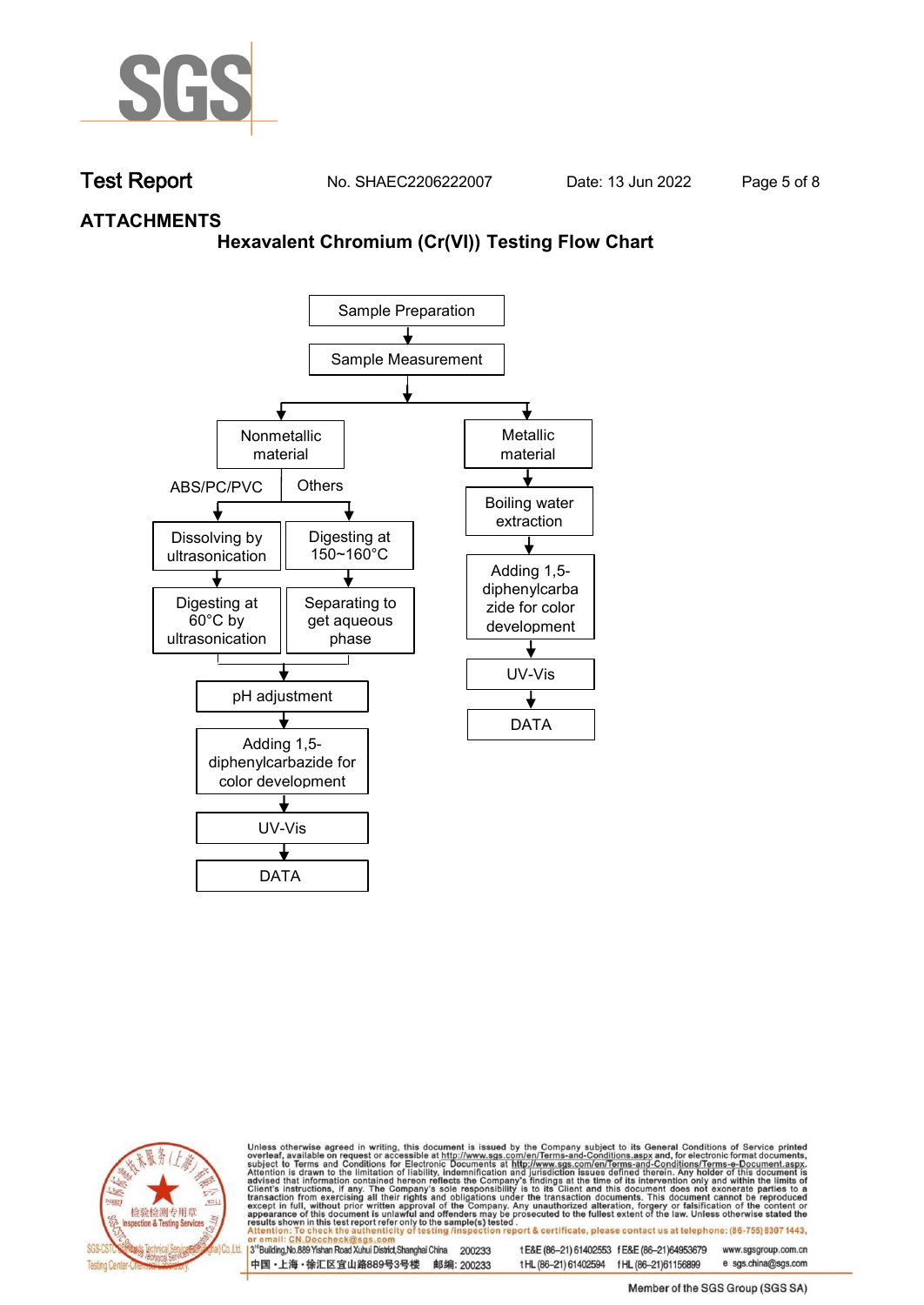

**Test Report. No. SHAEC2206222007 . Date: 13 Jun 2022. Page 6 of 8.**

**ATTACHMENTS**

# **PBBs/PBDEs Testing Flow Chart**





Unless otherwise agreed in writing, this document is issued by the Company subject to its General Conditions of Service printed overleaf, available on request or accessible at http://www.sgs.com/en/Terms-and-Conditions.asp

3<sup>'</sup>Building, No.889 Yishan Road Xuhui District, Shanghai China 200233 中国·上海·徐汇区宜山路889号3号楼 邮编: 200233

tE&E (86-21) 61402553 fE&E (86-21)64953679 www.sgsgroup.com.cn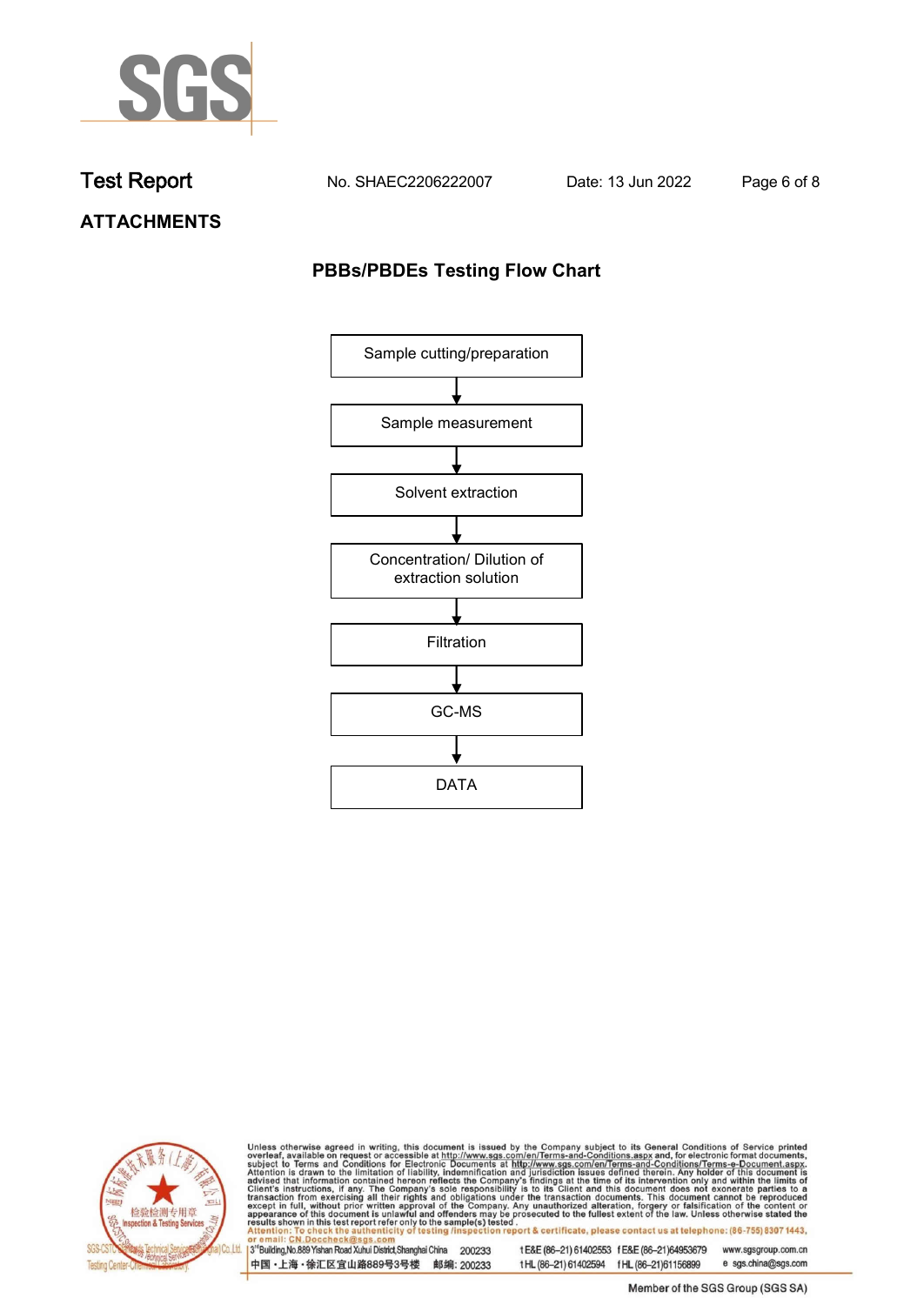

**Test Report. No. SHAEC2206222007 . Date: 13 Jun 2022. Page 7 of 8.**

# **ATTACHMENTS**

# **Phthalates Testing Flow Chart**





Unless otherwise agreed in writing, this document is issued by the Company subject to its General Conditions of Service printed overleaf, available on request or accessible at http://www.sgs.com/en/Terms-and-Conditions.asp

3<sup>'</sup>Building, No.889 Yishan Road Xuhui District, Shanghai China 200233 中国·上海·徐汇区宜山路889号3号楼 邮编: 200233

tE&E (86-21) 61402553 fE&E (86-21)64953679 www.sgsgroup.com.cn

e sgs.china@sgs.com t HL (86-21) 61402594 f HL (86-21) 61156899